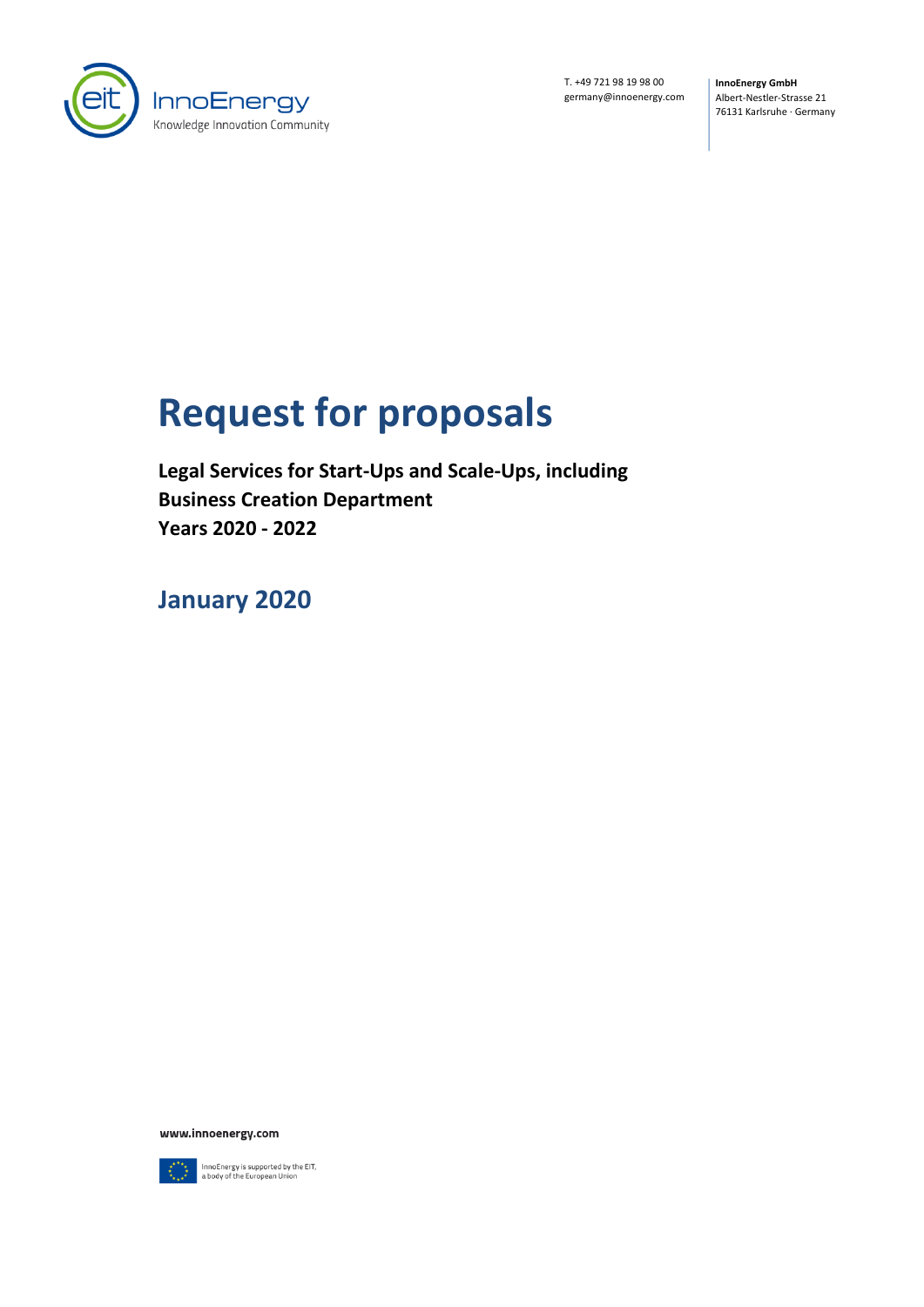# <span id="page-1-0"></span>1. Table of contents

| 1.    | Table of contents                                    | $\overline{2}$ |
|-------|------------------------------------------------------|----------------|
| 2.    | Overview of InnoEnergy                               | 3              |
| 3.    | Scope of work                                        | 3              |
| 4.    | Proposal Process                                     | 5              |
| 4.1.  | Participation                                        | 5              |
| 4.2.  | Submission of proposal                               | 5              |
| 4.3.  | Validity of the proposals                            | 6              |
| 4.4.  | Requests for additional information or clarification | 6              |
| 4.5.  | Costs for preparing proposals                        | 6              |
| 4.6.  | Ownership of the proposals                           | 6              |
| 4.7.  | Clarification related to the submitted proposals     | 6              |
| 4.8.  | Negotiation about the submitted proposal             | $\overline{7}$ |
| 4.9.  | Evaluation of proposals                              | $\overline{7}$ |
| 4.10. | Signature of contract(s)                             | 8              |
| 4.11. | Cancellation of the proposal procedure               | 8              |
| 4.12. | Appeals/complaints                                   | 8              |
| 4.13. | Ethics clauses / Corruptive practices                | 8              |
| 4.14. | Annexes                                              | 8              |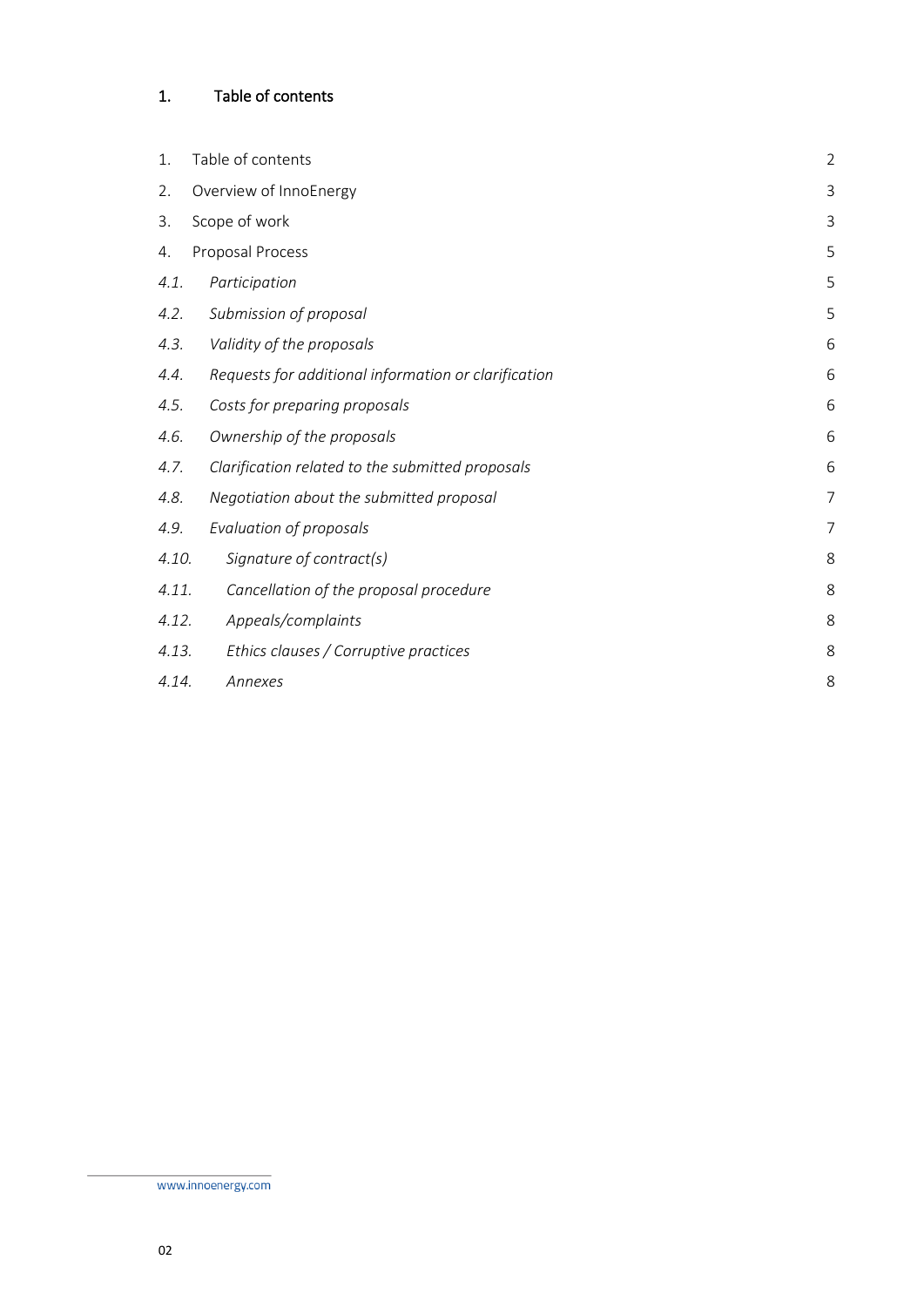# <span id="page-2-0"></span>2. Overview of InnoEnergy

<span id="page-2-1"></span>InnoEnergy is the European company fostering the integration of education, technology, business and entrepreneurship and strengthening the culture of innovation. The challenge is big, but our goal is simple: to achieve a sustainable energy future for Europe. Innovation is the solution. New ideas, products and services that make a real difference, new businesses and new people to deliver them to market. At InnoEnergy we support and invest in innovation at every stage of the journey – from classroom to end-customer. With our network of partners we build connections across Europe, bringing together inventors and industry, graduates and employers, researchers and entrepreneurs, businesses and markets.

We work in three essential areas of the innovation mix:

- Education to help create an informed and ambitious workforce that understands the demands of sustainability and the needs of industry.
- Innovation Projects to bring together ideas, inventors and industry to create commercially attractive technologies that deliver real results to customers.
- Business Creation Services to support entrepreneurs and start-ups who are expanding Europe's energy ecosystem with their innovative offerings.

Bringing these disciplines together maximises the impact of each, accelerates the development of market-ready solutions, and creates a fertile environment in which we can sell the innovative results of our work.

For more information about our company please visit the following website: <http://www.innoenergy.com/about-innoenergy/>

InnoEnergy gets a major funding from EU, this leads to certain obligations, mentioned in this document that InnoEnergy as well as the tenderers have to consider*.*

### 3. Scope of work

### Important Notice:

This tender covers the years 2020 through to 2022 with a possible extension of one year. We intend to appoint two to three legal advisory firms and sign a framework contract with each. This is to ensure that there will be a consultant available anytime when needed.

### Background and General Objective

Within Business Creation Services at InnoEnergy we support entrepreneurial teams on their road to success. We support the in the area of Market, Technology, Team and Finance. These start-ups and scale-ups and the Business Creation Services department have a regular need of legal support.

- 1. For our start-ups this entails general advice on company law, partnerships, contract law, articles of association, shareholder agreement, licenses, ESOP/VSOP, assistance with legal conflicts and procedures.
- 2. For Business Creation Services this entails assistance with articles of association, drafting bilateral contracts under general civil law, shareholder agreements, term sheets, termination agreements, distribution / sales agreements, contracting and negotiation.

www.innoenergy.com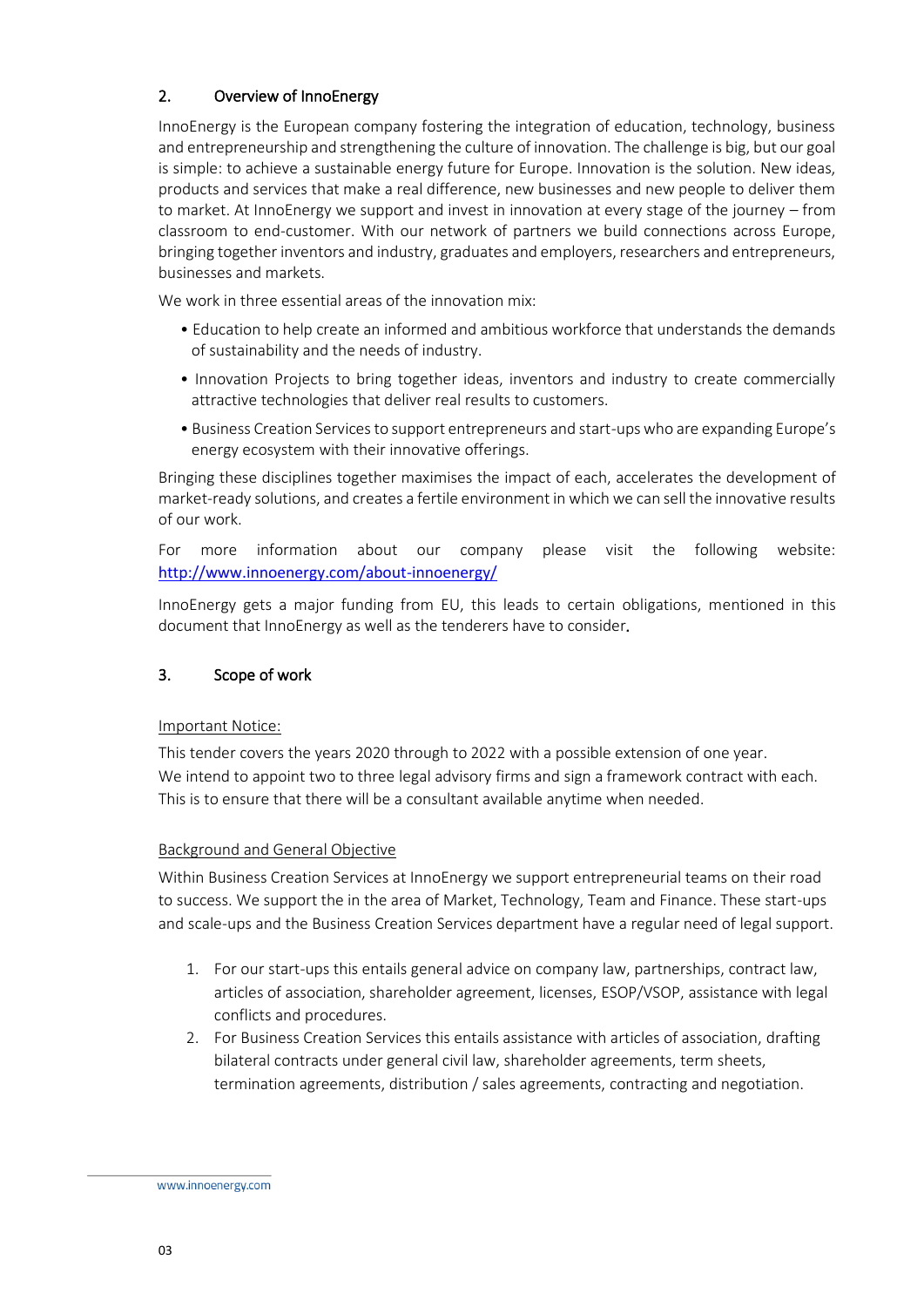#### Detailed work scope

Legal advice for start-ups and scale-ups in the German region for approximately 400 yearly hours. These hours are indicative and the total amount can vary based on the reel needs and will be split on all winning parties upon availability and need.

General legal support to external start-ups supported by InnoEnergy:

- General advice on company law (articles of association, shareholder agreements, deals with venture capitalists, partnerships);
- Contract law (NDAs, commercial contracts, standard T&Cs, supplier agreements, distribution and sales agreements);
- Experience in IP licensing and IP transfer
- Public law, economic regulation and commercial criminal law
- Labour contracts and law;
- Assistance with legal conflicts, negotiations and procedures

The above support can be requested to the benefit of InnoEnergy in its negotiations with the startup, in which case the service provider will only represent the interests of InnoEnergy, an another service provider will then be used for the start-up, to avoid conflict of interest.

#### Assignment, Timing & Planning, Invoicing

- The work will be carried out as a consultancy service via remote and telephone and/or online video conference calls on an ad-hoc basis.
- We intend to appoint two to three legal firms and sign a framework contract with each. This is to ensure that there will be a consultant available anytime when needed.
- Per assignment we will choose the legal expert who is best positioned to complete the task at hand, i.e. focus of expertise or availability.
- The total number of assignments will depend on the number of new projects InnoEnergy will acquire, which cannot be foreseen at this point. In case of several activities needed, each party shall be contracted at least once.
- Invoices shall be issued on a monthly base with detailed timesheets included, separated by specific project.
- Contract period: the service framework contract will end on 31.01.2022 but with the possibility to extend the contract for one year.

Exception: should one or more of the legal firms be already working on an agreement on 31.01.2022 but have not yet finished the same, the contract will be extended until the current work scope has been completed.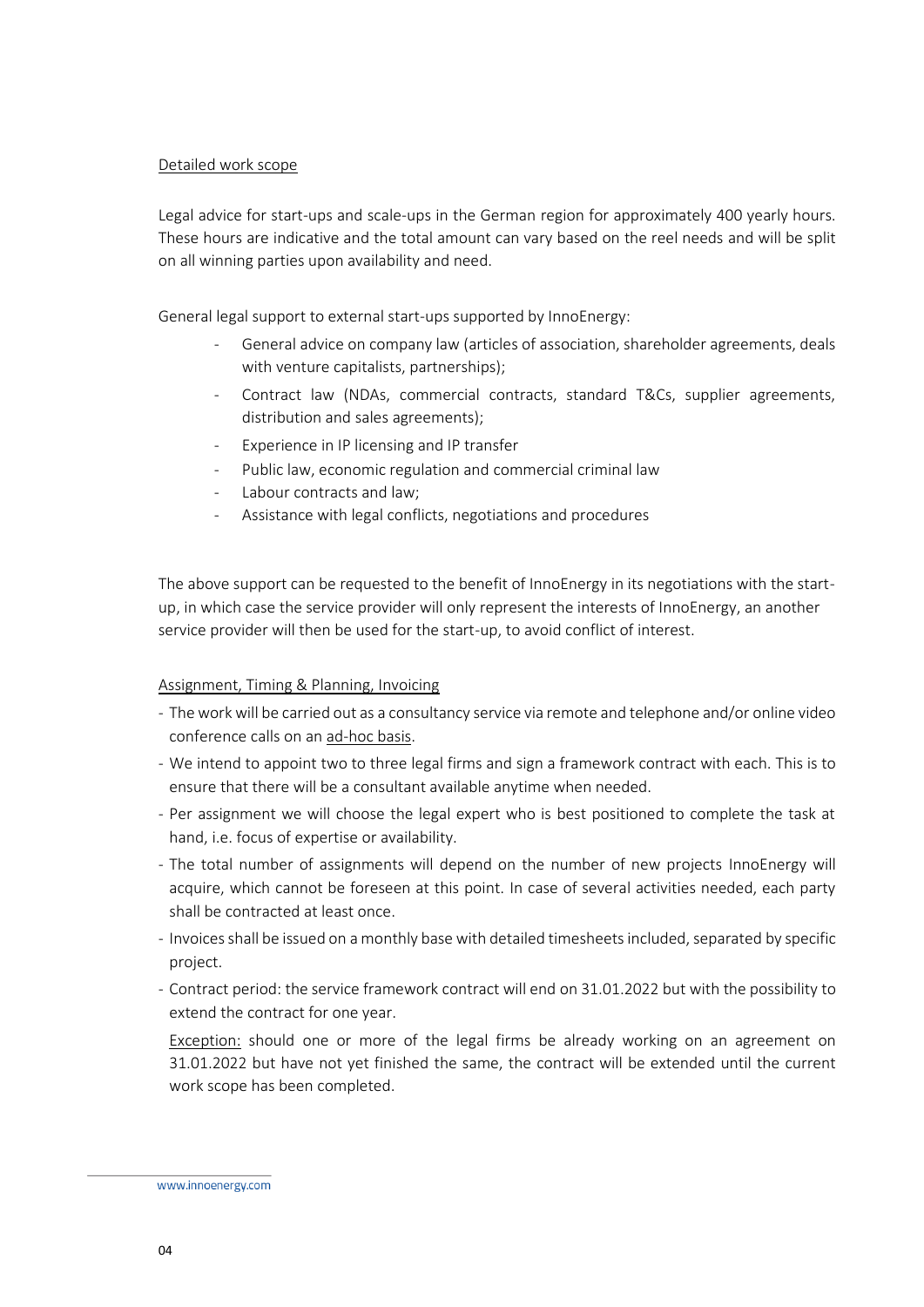### <span id="page-4-1"></span><span id="page-4-0"></span>4. Proposal Process

#### *4.1. Participation*

- a) Participation in this proposal procedure is open to all tenderers.
- b) All participants must sign the Tenderers' declaration form attached as Annex 1 and submit it with the proposal. Please note that the tenderer may not modify the text, it has to be submitted signed as provided by InnoEnergy attached to the request for proposal document.

<span id="page-4-2"></span>

|                                             | <b>DATE</b> |  |
|---------------------------------------------|-------------|--|
| Publishing of the RFP on InnoEnergy website | 29.01.2020  |  |
| Deadline for requesting clarification       | 07.02.2020  |  |
| Deadline for submitting proposals           | 12.02.2020  |  |
| Intended date of notification of award      | 18.02.2020  |  |
| Intended date of contract signature         | 25.02.2020  |  |

#### *4.2. Submission of proposal*

Proposals must be emailed in English language to:

Contact name: for the attention of Silke Köllner E-mail: silke.koellner@innoenergy.com

### The proposal shall contain:

- the technical response to the service requested (point 3).
- the financial offer (the price for the services.) The financial offer must be presented in Euro. Prices must be indicated as net amount excluding VAT. Please state your prices based on blended hourly rates.
- an indication of supplier's insurance coverage. The proposal must specify whether the supplier has taken out a company liability insurance and/or professional liability insurance including the maximum amount of coverage in Euro per event per insurance.

Responses should be concise and clear. The tenderer's proposal will be incorporated into any contract that results from this procedure. Tenderers are, therefore, cautioned not to make claims or statements that they are not prepared to commit to contractually. Subsequent modifications and counter-proposals, if applicable, shall also become an integral part of any resulting contract.

The tenderer represents that the individual submitting the natural or legal entity's proposal is duly authorized to bind its entity to the proposal as submitted. The tenderer also affirms that it has read the instructions to tenderers and has the experience, skills and resources to perform, according to conditions set forth in this proposal and the tenderers' proposal.

# Tenderers are requested to submit together with their proposal the filled-out Tenderers' declaration form (see point 4.1).

www.innoenergy.com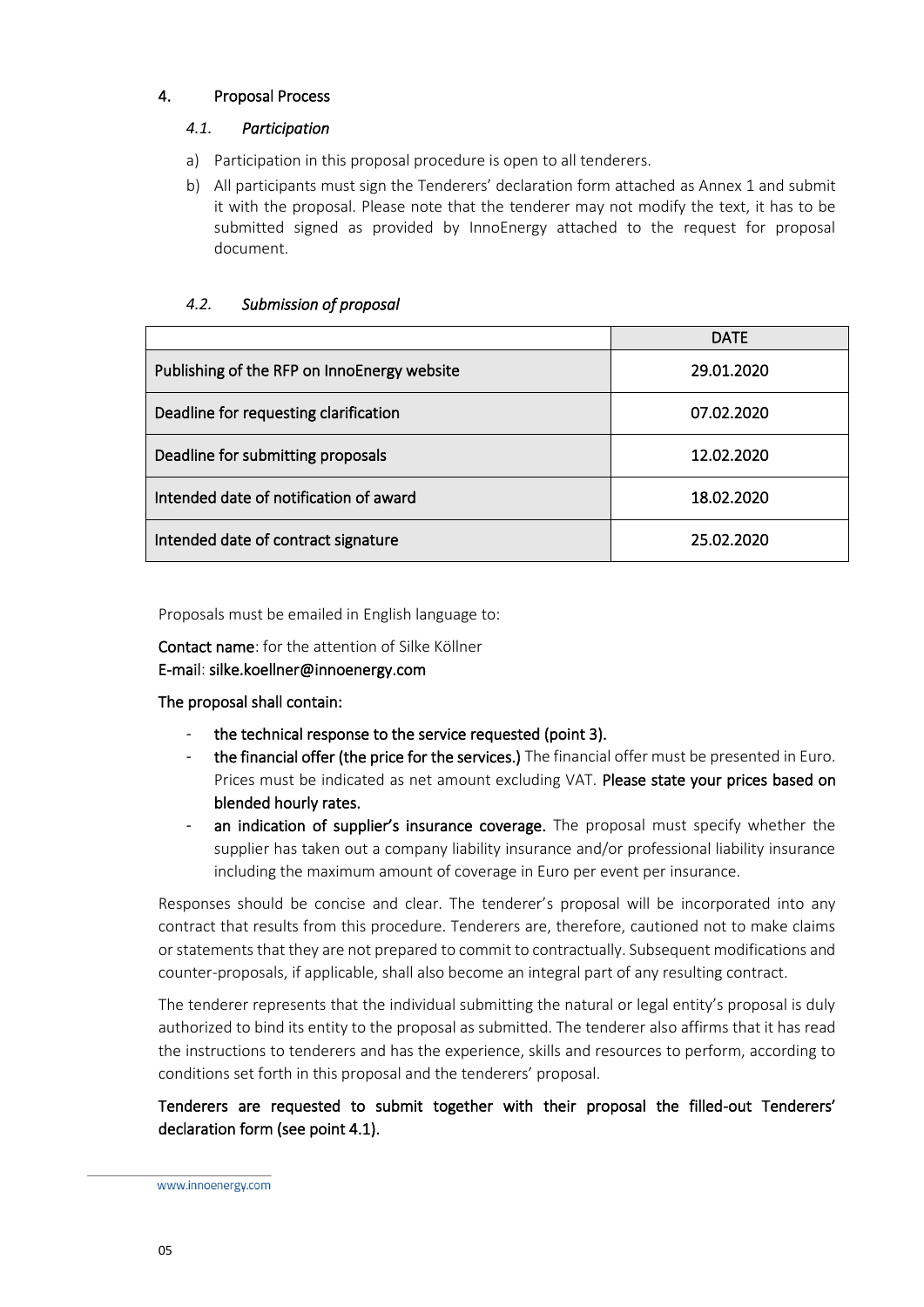## <span id="page-5-0"></span>*4.3. Validity of the proposals*

Tenderers are bound by their proposals for 90 days after the deadline for submitting proposals or until they have been notified of non-award.

The selected winner must maintain its proposal for a further 60 days to close the contract.

## <span id="page-5-1"></span>Proposals not following the instructions of this Request for Proposal can be rejected by InnoEnergy.

## *4.4. Requests for additional information or clarification*

The request for proposal should be clear enough to avoid tenderers having to request additional information during the procedure. In case the tenderers are in need of additional information or clarification, please address it to the email addresses below. All information requested or answered may only be done through written communication – email only. All questions should be sent prior to deadline for requesting clarification as specified in 4.2. In case of complex or high value procurements, InnoEnergy could arrange a clarification session which will be communicated to the tenderers through the InnoEnergy procurement website portal.

Contact name: for the attention of Silke Köllner E-mail: silke.koellner@innoenergy.com

InnoEnergy has no obligation to provide clarification.

### <span id="page-5-2"></span>*4.5. Costs for preparing proposals*

No costs incurred by the tenderer in preparing and submitting the proposal are reimbursable. All such costs must be borne by the tenderer.

## <span id="page-5-3"></span>*4.6. Ownership of the proposals*

InnoEnergy retains ownership of all proposals received under this tendering procedure. Proprietary information identified as such, which is submitted by tenderer in connection with this procurement, will be kept confidential.

The potential or actual supplier should accept that during the implementation of the contract and for four years after the completion of the contract, for the purposes of safeguarding the EU's financial interests, InnoEnergy may transfer the proposal and the contract of the supplier to internal audit services, to the EIT, to the European Court of Auditors, to the Financial Irregularities Panel or to the European Anti-Fraud Office.

# <span id="page-5-4"></span>*4.7. Clarification related to the submitted proposals*

After submission of the proposals, they shall be checked if they satisfy all the formal requirements set out in the proposal dossier. Where information or documentation submitted by the tenderers are or appears to be incomplete or erroneous or where specific documents are missing, InnoEnergy may request the tenderer concerned to submit, supplement, clarify or complete the relevant information or documentation within an appropriate time limit. All information requested or answered may only be done through written communication – email only.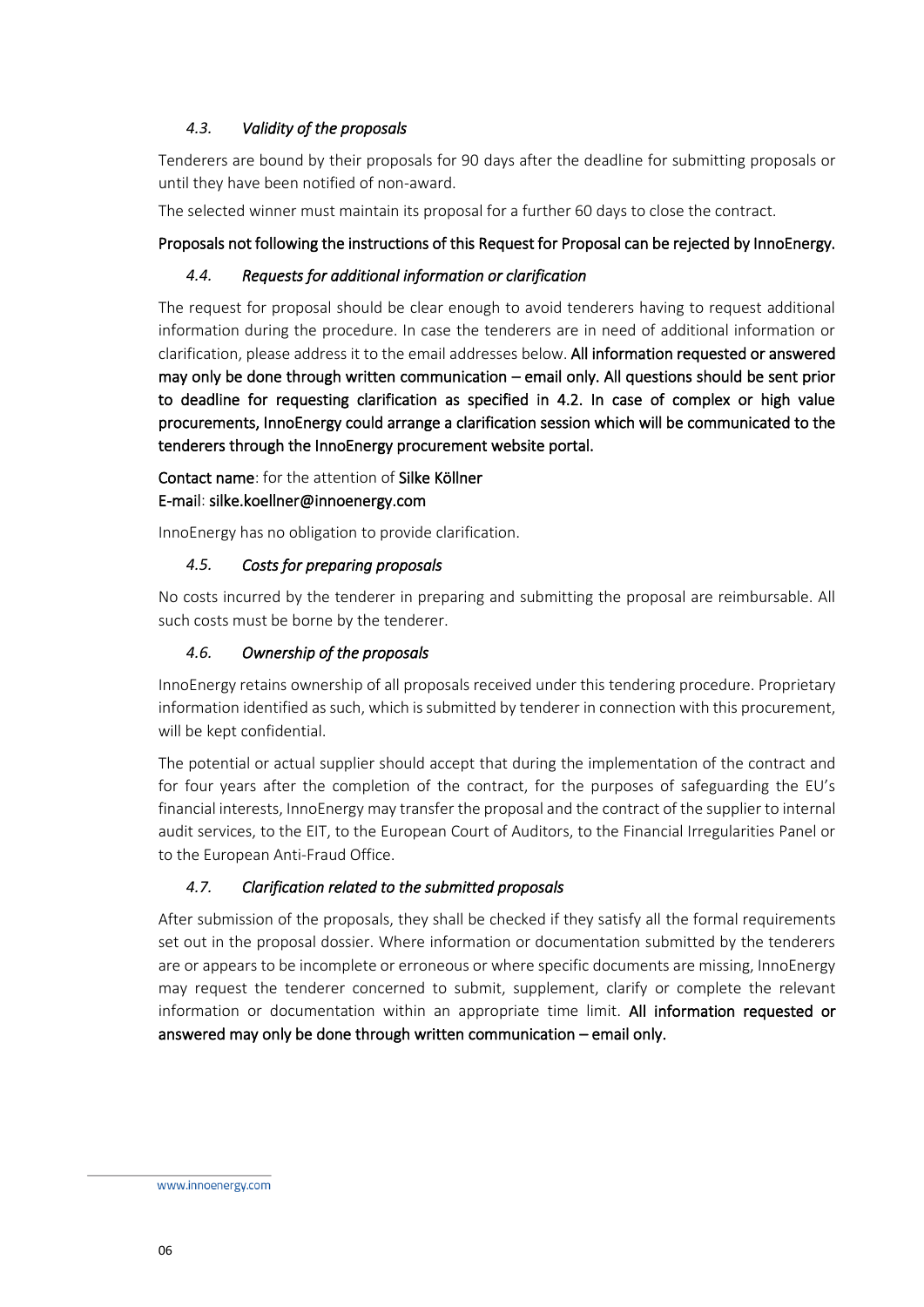## <span id="page-6-0"></span>*4.8. Negotiation about the submitted proposal*

After checking the administrative compliance of the tenderers, InnoEnergy may negotiate the contract terms with the tenderers. In this negotiation InnoEnergy will ask all tenderers to adjust the proposal or specific sections of the proposal within an appropriate time limit. In case of negotiation, InnoEnergy shall provide further information about the proceedings and timing.

## <span id="page-6-1"></span>*4.9. Evaluation of proposals*

The quality of each proposal will be evaluated in accordance with the below mentioned award criteria. The award criteria will be examined in accordance with the requested service indicated in Section 3 of the document.

## **Evaluation criteria (weight in %)**

1. Relevant experience and competence in corporate law and regulations pertaining to venture capital deals in particular which are applicable on German law.

In particular, the following experiences are of relevance:

- a) Experience in company law (articles of association, shareholder agreements, deals with venture capitalists, partnerships),
- b) Experience in contract law (NDAs, commercial contracts, standard T&Cs, suppliers agreements, distribution and agency agreements),
- c) Experience in IP licensing and IP transfer
- d) Experience in Public law, economic regulation and commercial criminal law
- e) Experience in labour contracts and law,
- f) Experience in legal conflicts, negotiations and procedures.

Evaluation based on CV and references. Lead/senior consultant should have at least 10 years of experience (30%)

- 2. Expertise in drafting, negotiation and reviewing corporate contracts and shareholders` agreements or resolutions that require notarial form, i. e. transfer of shares, amendments to the articles of association, increase in share capital, capital measures and mergers. (20 %)
- 3. Track record on availability and responsiveness in dealing with time-critical ad-hoc requests (We will put the (offer) mentioned response time in the contract). Please also provide a proof of your overall staff capacity in the relevant area of expertise (10%)

### **Total technical score** (weight in %)**: 60%**

g) Price/total cost - lowest offered expert unit price per hour shall receive the highest score, other shall be calculated in relation to that in linear equation. (40%) Please base your offer on blended fixed hourly rates, otherwise your offer can´t be considered during the evaluation process.

### **Total financial score** (weight in %)**: 40%**

### Total maximum score: 100.